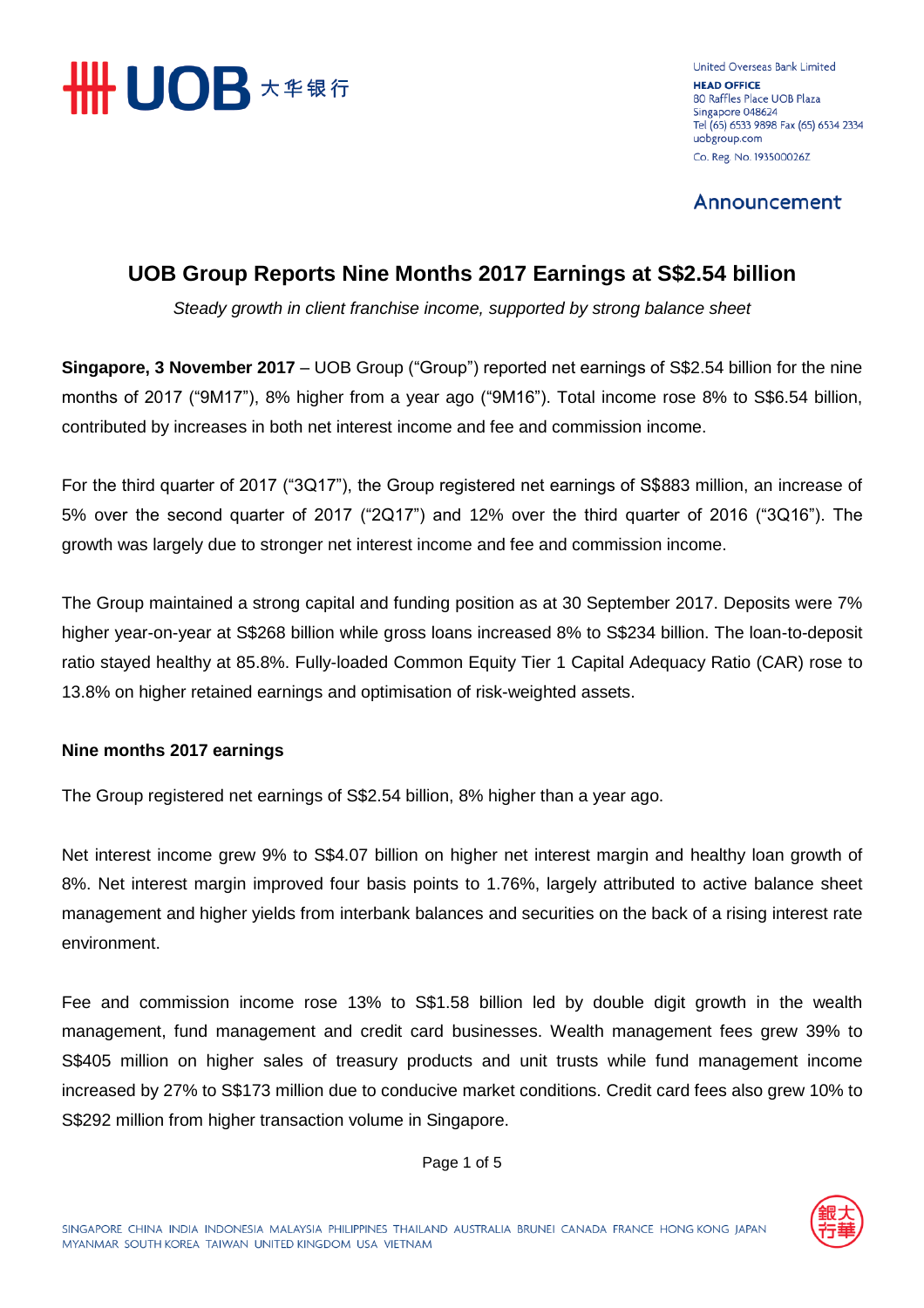

Other non-interest income declined 2% to S\$900 million mainly due to lower net trading income.

From a business segment perspective, Group Retail income rose 10% to S\$2.97 billion driven by strong loan volumes and fee income growth from the wealth management and credit card businesses. Group Wholesale Banking income was stable, as volume growth was offset by tighter margins. Global Markets income fell 16% to S\$371 million largely due to lower trading income.

Total expenses were higher at S\$2.93 billion, an increase of 7% year-on-year as the Group continued to invest in talent, technology and infrastructure to enhance its service and product capabilities. The expense-to-income ratio improved slightly to 44.7% on the back of stronger income.

For 9M17, total allowances increased 27% to S\$587 million. Specific allowance on loans grew 22% to S\$663 million largely due to non-performing loans from the oil and gas sector. Total credit costs on loans were unchanged at 32 basis points due to a corresponding release of general allowance on loans.

Other than the oil and gas-related portfolio, the asset quality on the rest of the Group's loan portfolio stayed resilient. The Group remains comfortable given the prudent levels of general allowance on loans, which at S\$2.60 billion as at 30 September 2017, is above the expected credit loss requirements under the new Financial Reporting Standard 109 Financial Instruments effective 1 January 2018.

Contribution from associated companies rose from S\$27 million to S\$88 million, mainly due to investment losses in an associated company in the prior year.

### **Third quarter 2017 earnings**

#### **3Q17 versus 3Q16**

Earnings from 3Q17 rose 12% from a year ago to S\$883 million, as a result of the growth in net interest income and fee and commission income. The increase was partly offset by lower trading income and higher operating expenses and allowances.



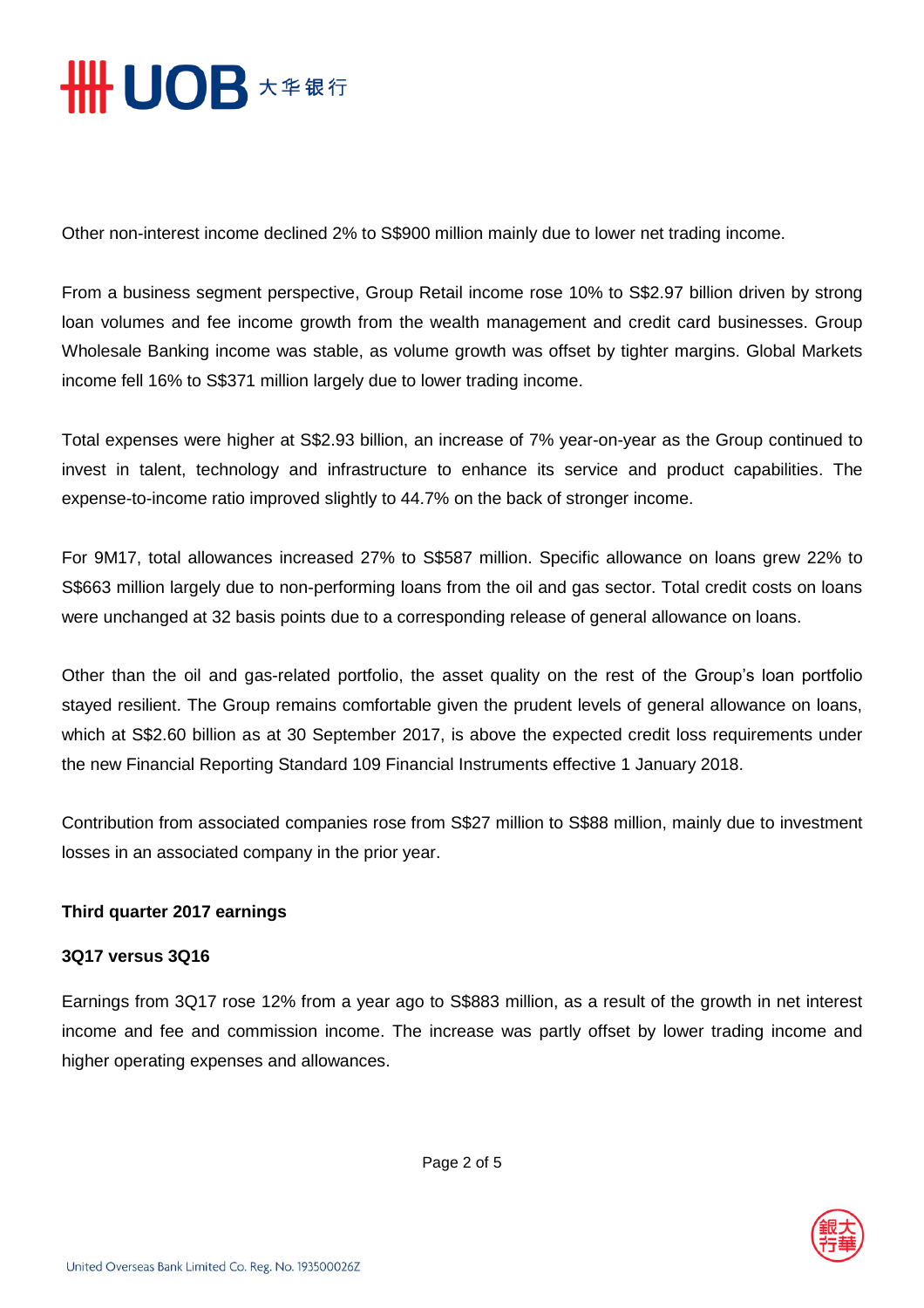

Net interest income increased 15% to S\$1.41 billion, driven by higher net interest margin and loan growth. Net interest margin improved ten basis points to 1.79%, contributed by active balance sheet management and a rising interest rate environment.

Non-interest income increased 2% to S\$830 million. Fee and commission income grew 12% to S\$551 million from wealth management, fund management and credit card businesses. This was partly offset by lower net trading income.

Total expenses rose 6% from a year ago to S\$973 million mainly due to higher staff and IT-related expenses.

Compared with a year ago, specific allowances on loans and other assets for the quarter decreased by S\$51 million to S\$247 million. Total allowances increased by S\$36 million to S\$221 million as the Group continued to maintain total credit costs on loans at 32 basis points.

#### **3Q17 versus 2Q17**

Compared with the previous quarter, net earnings were 5% higher at S\$883 million.

Net interest income increased 4% to S\$1.41 billion, driven by loan growth of 3% coupled with a net interest margin increase of four basis points to 1.79%.

Non-interest income was stable at S\$830 million. Fee and commission income grew 7% to S\$551 million mainly on higher loan-related and wealth management fees. This was partly offset by lower net gains from investment securities.

Total expenses declined 2% to S\$973 million due to lower staff costs, IT-related expenses and professional fees. The reduction in expenses, coupled with higher income, resulted in an improvement in the expense-to-income ratio from 45.6% to 43.5% this quarter.

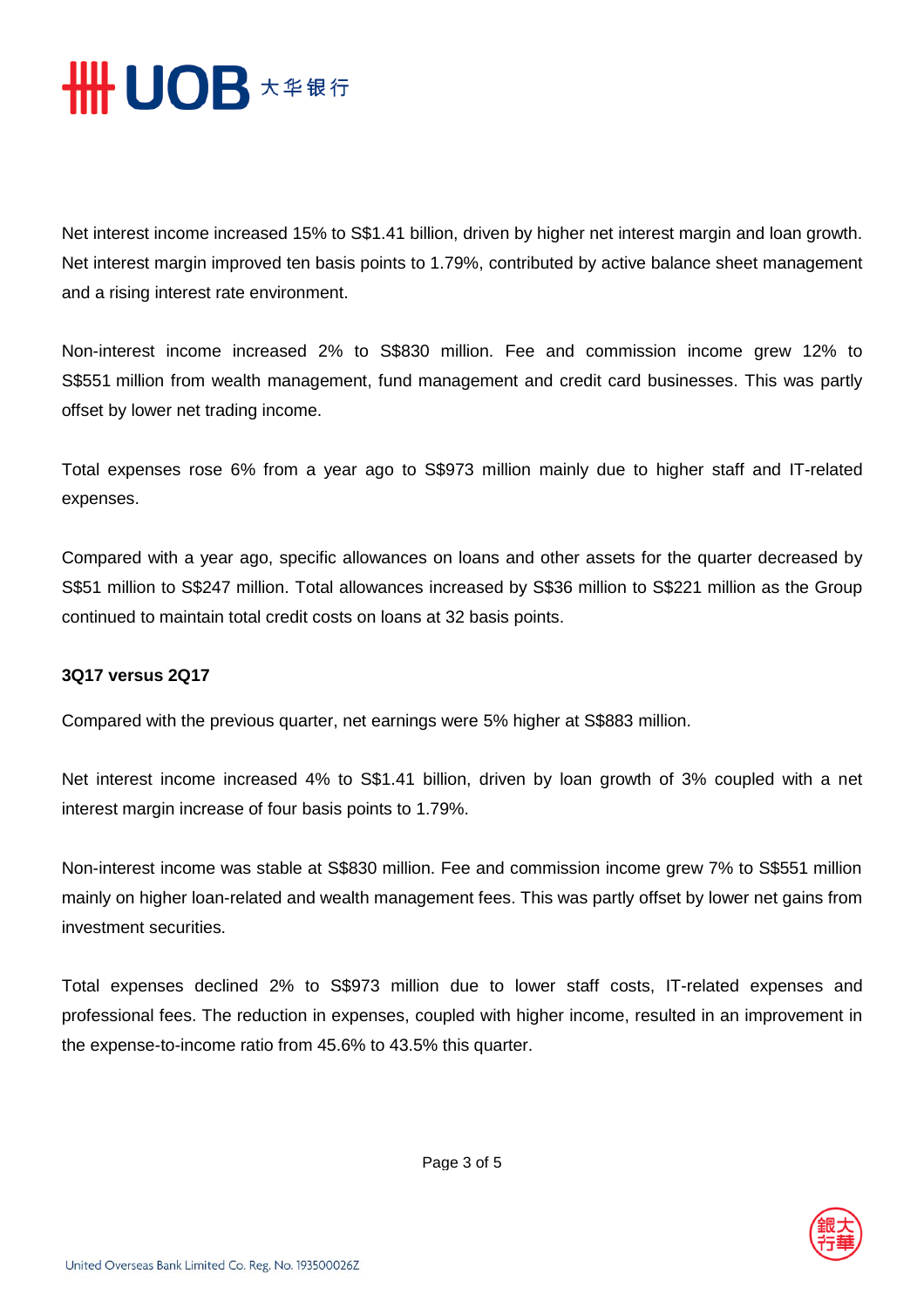

Total allowances were 23% higher this quarter at S\$221 million. Specific allowances on loans and other assets increased 47% to S\$247 million largely from non-performing assets in the oil and gas sector.

#### **Strong balance sheet and capital position**

As at 30 September 2017, the amount of non-performing loans (NPL) grew 7% year-on-year and 8% from the previous quarter to S\$3.75 billion. However, new formation of NPL was mainly driven by a large account in the oil and gas sector, which remained under stress. Though the NPL ratio moved up to 1.6%, NPL coverage remained strong at 108%, or 236% after taking collateral into account.

The Group continued to maintain a strong funding position with a healthy loan-to-deposit ratio at 85.8%. Customer deposits increased 7% from a year ago to S\$268 billion, led mainly by growth in US dollar (USD) deposits. Gross loans also rose to S\$234 billion at 30 September 2017, with a year-on-year increase of 8% that was broad-based across most territories and industries.

In the first nine months of 2017, the Group had issued S\$2.55 billion in debt and capital securities to diversify its funding mix and to refinance debts due for redemption this year. In addition, the inaugural USD-denominated perpetual capital securities issued in October 2017 received overwhelming demand from diverse investors, a testament of the confidence in the Group's strong balance sheet and financial standing.

The average Singapore dollar and all-currency liquidity coverage ratios during 3Q17 were 196% and 142% respectively, well above the corresponding regulatory requirements of 100% and 80%.

Shareholders' equity increased by 8% from a year ago and 1% quarter-on-quarter to S\$35.1 billion due to higher retained earnings and shareholders' participation in the scrip dividend scheme. Return on equity improved to 10.5% in 3Q17 from 10.3% in 2Q17 from a stronger performance this quarter.

As at 30 September 2017, the Group's Common Equity Tier 1 and Total CAR remained strong at 14.3% and 17.8% respectively. On a fully-loaded basis, the Common Equity Tier 1 CAR stood at 13.8%. The Group's leverage ratio was 7.7%, well above Basel's minimum requirement of 3%.

Page 4 of 5